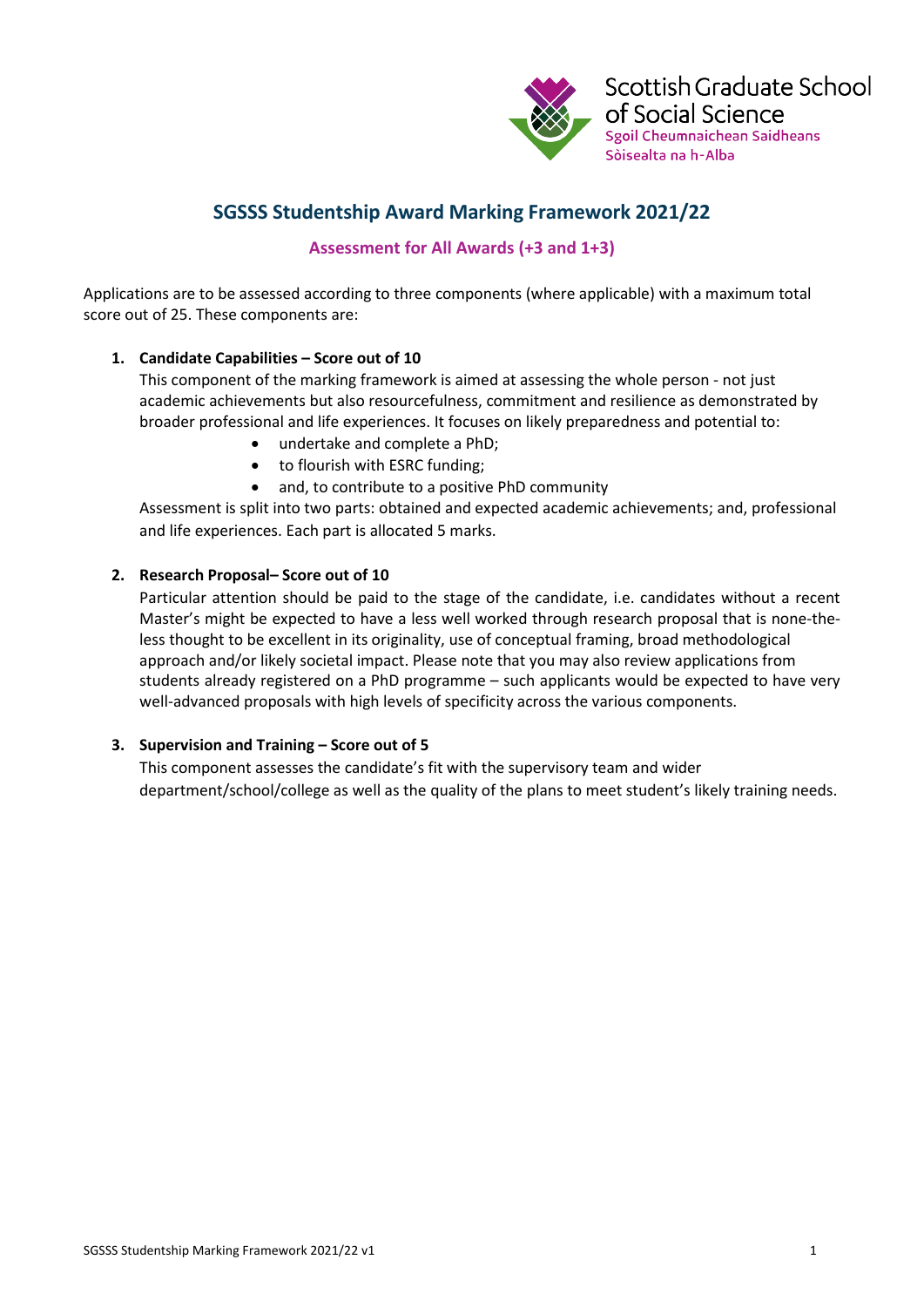## **1. Candidate Capabilities (Total score out of 10)**

This component of the marking framework is aimed at assessing the **whole person** - not just academic achievements but also resourcefulness, commitment and resilience as demonstrated by broader professional and life experiences. It focuses on likely preparedness and potential to:

- undertake and complete a PhD;
- to flourish with ESRC funding;
- and, to contribute to a positive PhD community.

Assessment is split into two parts: obtained and expected academic achievements; and, professional and life experiences. Each part is allocated 5 marks.

Reviewers should familiarise themselves with the relevant questions sets within the application form and may find it useful to refer to the sample responses provided (see **Appendix 1**) which illustrate how professional and life experiences and their alignment with preparedness and potential might be assessed.

| <b>Scores</b> | <b>Descriptors for Academic Qualifications</b><br>Please consider submitted transcripts,<br>references, candidate CV. Discretion should be<br>used with regard to candidates with existing<br>qualifications outside the social sciences or with<br>social science qualifications deemed to be<br>outside the disciplinary requirements. | <b>Scores</b> | <b>Descriptors for Professional and Life</b><br><b>Experiences</b><br>Please consider submitted candidate CV, references,<br>responses to questions within the application form on<br>'Preparedness to do a PhD' and 'Contributing to a<br>positive and diverse PhD community'.                                                                                      |
|---------------|------------------------------------------------------------------------------------------------------------------------------------------------------------------------------------------------------------------------------------------------------------------------------------------------------------------------------------------|---------------|----------------------------------------------------------------------------------------------------------------------------------------------------------------------------------------------------------------------------------------------------------------------------------------------------------------------------------------------------------------------|
| 5             | Student has obtained (or there is strong<br>evidence that the candidate will obtain) a first<br>class degree/ distinction at Masters AND has<br>been awarded prizes or other significant<br>academic distinctions.                                                                                                                       | $4 - 5$       | Drawing on their professional/life experiences,<br>showing resilience, resourcefulness and<br>commitment, the Student explicitly articulates very<br>good/outstanding potential to:<br>undertake and complete a PhD;<br>п<br>to flourish as a result of PhD funding, and;<br>$\blacksquare$<br>to be a proactive contributor to a positive<br>п<br>research culture. |
| 4             | Student has obtained (or there is strong<br>evidence that the candidate will obtain) a first<br>class degree/ distinction at Masters OR student<br>has obtained (there is strong evidence that that<br>the candidate will obtain) a 2:1/merit AND with<br>a first class/ distinction for the dissertation.                               |               |                                                                                                                                                                                                                                                                                                                                                                      |
| $2 - 3$       | Student has obtained (or there is strong<br>evidence that the candidate will obtain) a 2:1<br>class degree/ merit at Masters OR student has<br>obtained (there is strong evidence that that the<br>candidate will obtain) a 2:2/pass at Masters<br>AND with a 2:1 class/ distinction for the<br>dissertation.                            | $2 - 3$       | Drawing on their professional/life experiences,<br>showing resilience, resourcefulness and<br>commitment, the Student explicitly articulates good<br>potential to:<br>undertake and complete a PhD;<br>to flourish as a result of PhD funding, and;<br>to be a proactive contributor to a positive<br>٠<br>research culture.                                         |
| $\mathbf{1}$  | Student has obtained (or there is strong<br>evidence that the candidate will obtain) a 2:2<br>class degree/ pass at Masters.                                                                                                                                                                                                             | $0-1$         | Application does not adequately draw out potential<br>to undertake and complete a PhD and flourish as a<br>result of PhD funding as evidenced by academic<br>background and professional/life experiences.                                                                                                                                                           |
| 0             | No evidence of obtaining or likelihood of<br>obtaining a 2.2 degree at undergraduate level.                                                                                                                                                                                                                                              |               |                                                                                                                                                                                                                                                                                                                                                                      |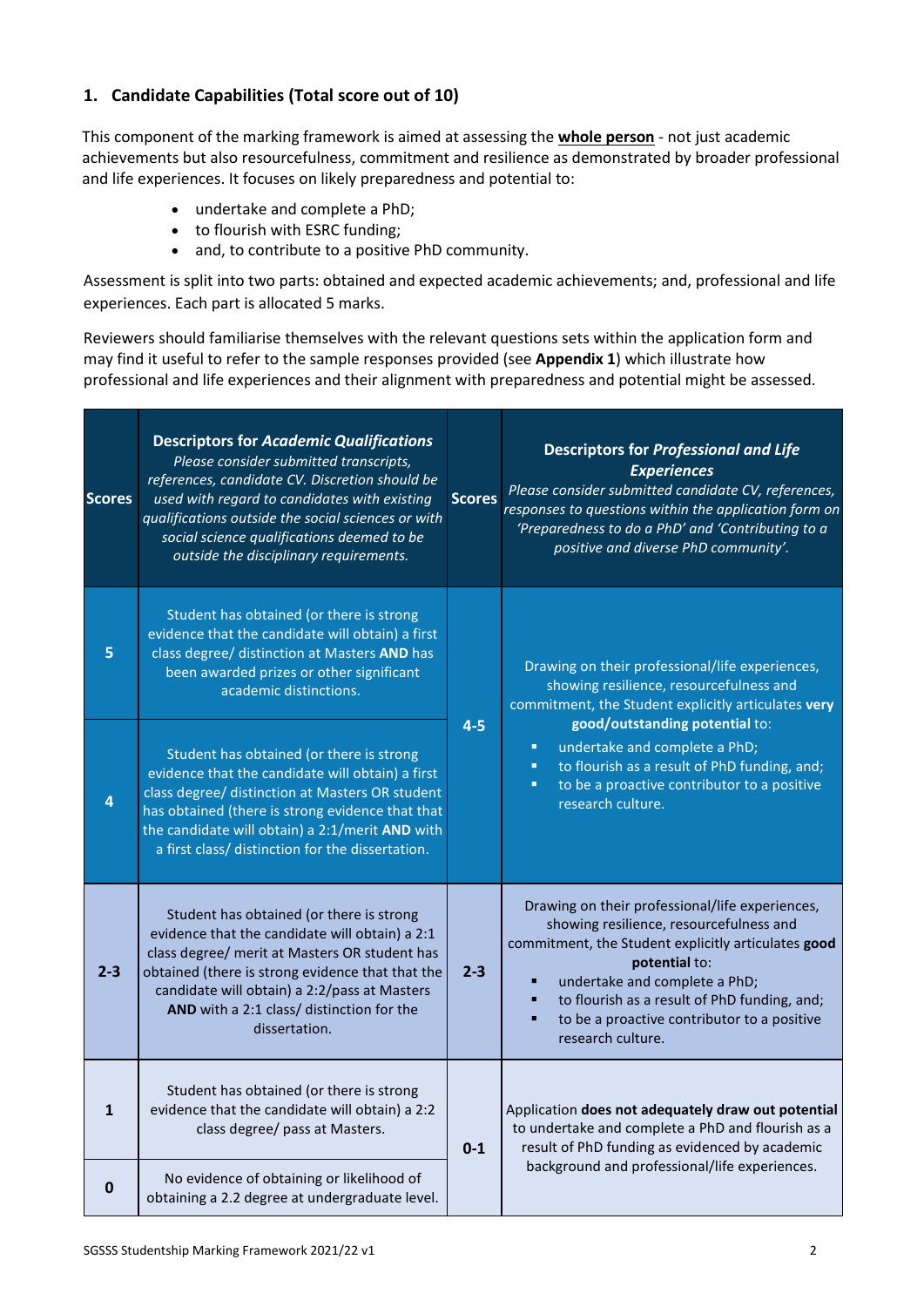## **2. Research Proposal (Score out of 10)**

Particular attention should be paid to the stage of the candidate, i.e. candidates without a recent Master's might be expected to have a less well worked through research proposal that is none-the less thought to be excellent in its originality, use of conceptual framing, broad methodological approach and/or likely societal impact. Please note that you may also review applications from students already registered on a PhD programme – such applicants would be expected to have very well-advanced proposals with high levels of specificity across the various components.

| <b>Scores</b>  | <b>Descriptors</b>                                                                                                                                                                                                                                                                                                                                                                                                                                                                                                                                           |
|----------------|--------------------------------------------------------------------------------------------------------------------------------------------------------------------------------------------------------------------------------------------------------------------------------------------------------------------------------------------------------------------------------------------------------------------------------------------------------------------------------------------------------------------------------------------------------------|
| 10             | An excellent proposal scoring well in terms of both cogency and originality. All components -<br>overview, context, methodology, and impact - will be well thought out and clearly expressed for the<br>stage of the candidate.<br><b>Plus</b>                                                                                                                                                                                                                                                                                                               |
|                | Proposal is exceptionally good in all of its components and fulfils criteria 7 to 9 below.                                                                                                                                                                                                                                                                                                                                                                                                                                                                   |
| 9              | Proposal is original and at the cutting edge of developments substantively and/or methodologically<br>(this may be less well specified by still discernible for students without Masters training).<br><b>Plus</b><br>Fulfils criteria 7 and 8 below.                                                                                                                                                                                                                                                                                                        |
| 8              | Proposal contains awareness of the potential impact of the research (this may be less well specified<br>but still discernible for students without Masters training).<br><b>Plus</b><br>Fulfils criterion 7 below.                                                                                                                                                                                                                                                                                                                                           |
| $\overline{7}$ | A well-defined proposal with researchable questions, appropriately identified sources, an awareness<br>of the theoretical and empirical background to the research and an appropriate methodology<br>cognisant of potential ethical issues. The proposal should display an awareness of the research of the<br>economic and societal relevance feasible within 3 years of a funded PhD including appropriate risk<br>assessment. Levels of methodological detail and conceptual framing may be less detailed for those<br>students without Masters training. |
| 6              | A good proposal with only minor but still identifiable weaknesses. The research question will be clear,<br>the methodology appropriate and clearly presented, and most of the appropriate literature identified.                                                                                                                                                                                                                                                                                                                                             |
| 5              | A promising proposal that suffers from several weaknesses. The methodology is appropriate but ill-<br>expressed. The proposal is only weakly grounded in relevant literature.                                                                                                                                                                                                                                                                                                                                                                                |
| 4              | A proposal with one serious weakness or several minor ones, which suggests gaps in knowledge and a<br>weak grasp of the proposed methodology and its suitability.                                                                                                                                                                                                                                                                                                                                                                                            |
| 3              | A proposal with significant weaknesses in multiple components, little appreciation of possible<br>methodologies, and/or awareness of relevant literature.                                                                                                                                                                                                                                                                                                                                                                                                    |
| $0 - 2$        | A problematic proposal that would need considerable additional work before being fundable. All or<br>most components of the proposal will require further work and/or demonstrate little or no<br>background or interest in their subject.                                                                                                                                                                                                                                                                                                                   |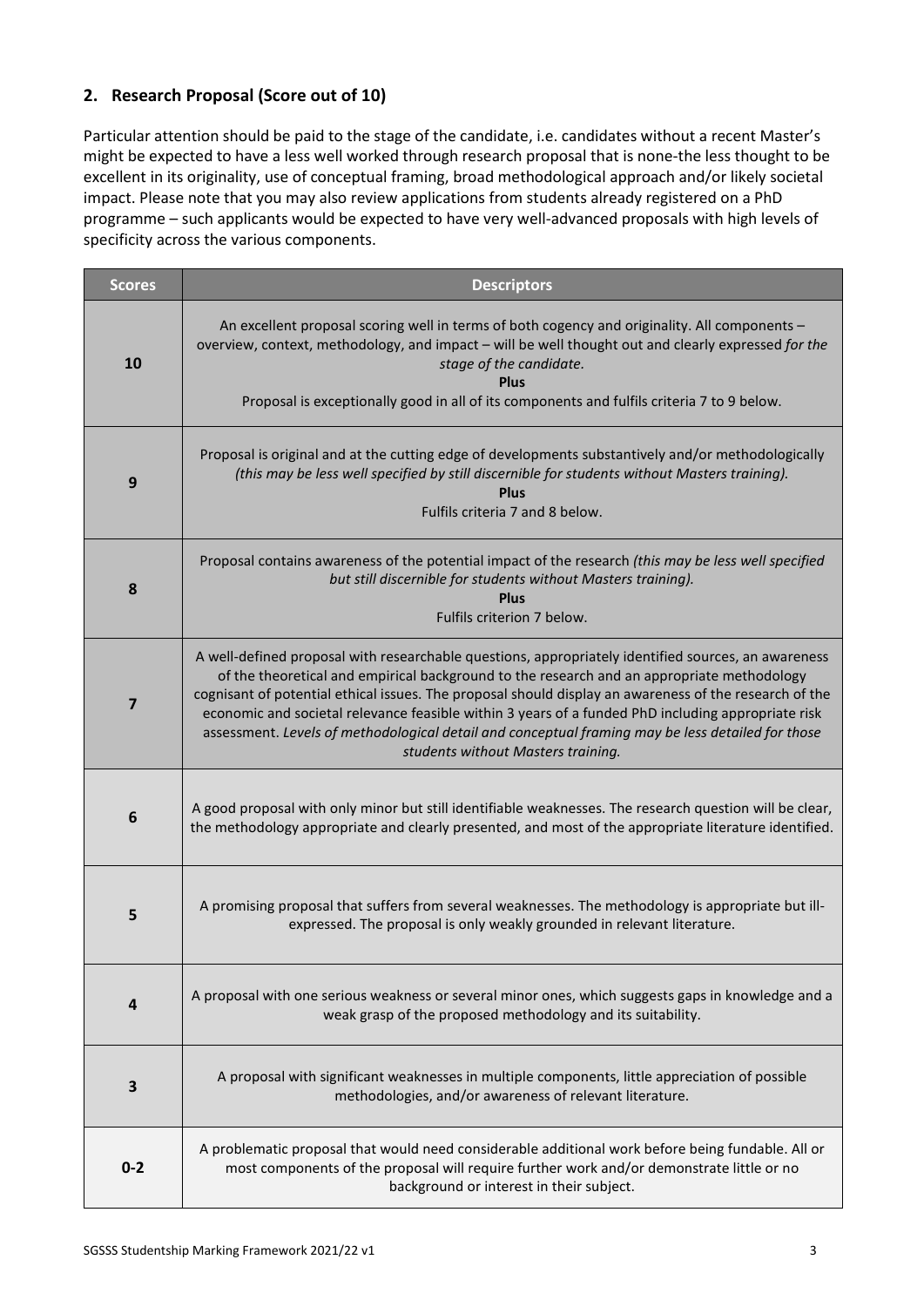# **3. Supervision and Training (Score out of 5)**

This component assesses the candidate's fit with the supervisory team and wider department/school/college as well as the quality of the plans to meet student's likely training needs.

| <b>Scores</b>           | <b>Descriptors</b>                                                                                                                                                                                                                                                                                                                                                                                                                                                                                                                                                                                                                                  |
|-------------------------|-----------------------------------------------------------------------------------------------------------------------------------------------------------------------------------------------------------------------------------------------------------------------------------------------------------------------------------------------------------------------------------------------------------------------------------------------------------------------------------------------------------------------------------------------------------------------------------------------------------------------------------------------------|
| $\overline{5}$          | Supervision arrangements represent a near-perfect fit with the proposed research in relation to methods,<br>substantive topic area and academic/policy networks. The supervisory team includes at least one<br>experienced supervisor with recognised expertise in the field (SGSSS is very supportive of the inclusion of<br>a less experienced supervisor for capacity building reasons). There is excellent fit between the research<br>and the wider department/school/college. The supervisory team has carefully considered the student's<br>likely training needs and has excellent plans for meeting these within and outside the home HEI. |
| 4                       | Supervision arrangements represent a very good fit with the proposed research in relation to methods,<br>substantive topic area and academic/policy networks. The supervisory team includes at least one<br>experienced supervisor with a strong reputation for research in this field. There is very good fit between<br>the research and the wider department/school/college. The supervisory team has carefully considered<br>the student's likely training needs and has very good plans for meeting these within and outside the<br>home HEI.                                                                                                  |
| $\overline{\mathbf{3}}$ | Supervision arrangements represent a good fit with the proposed research in relation to methods,<br>substantive topic area and academic/policy networks. The supervisory team includes at least one<br>experienced supervisor with a good reputation for research in this field. There is good fit between the<br>research and the wider department/school/college. The supervisory team has considered the student's<br>likely training needs and has good plans for meeting these within and outside the home HEI.                                                                                                                                |
| $\overline{2}$          | Supervision arrangements are appropriate though the fit is not as strong as it could be although at least<br>one supervisor has some experience in the area of the proposed research in relation to methods,<br>substantive topic area and academic/policy networks. There is some fit between the research and the<br>wider department/school/college although the relationship might be rather weak. The supervisory team<br>has given some consideration to the student's likely training needs but plans to meet these within and<br>outside the home HEI are underdeveloped.                                                                   |
| $0 - 1$                 | There is a poor fit between the proposal and supervisor experience and/or the wider<br>department/school/college AND/OR consideration of likely training needs and how they will be addressed<br>is cursory/generic.                                                                                                                                                                                                                                                                                                                                                                                                                                |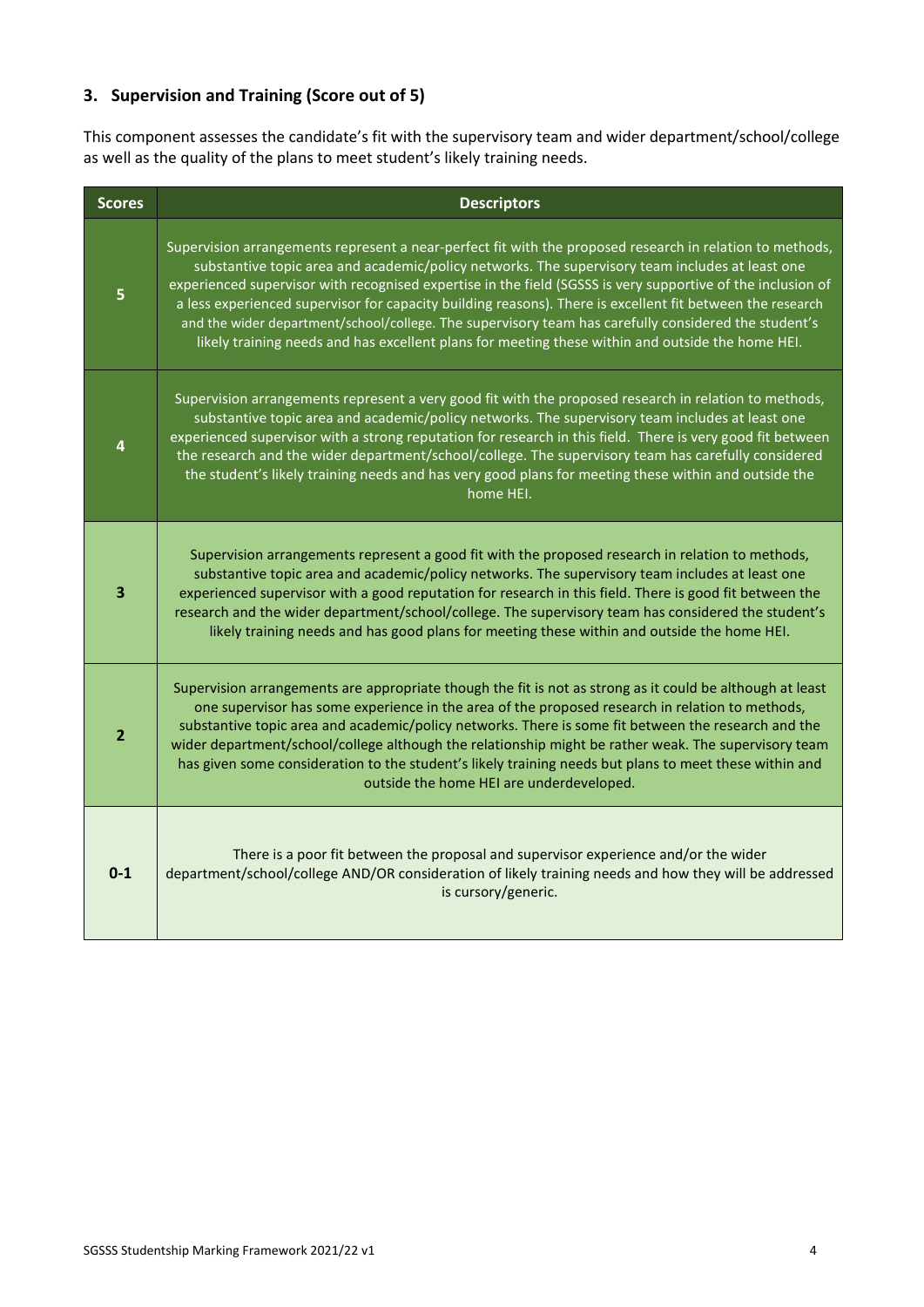# **Appendix 1**

## *Candidate Capabilities***: Sample Responses to the Questions on Preparedness to do the PhD and Diversity (Contributing to a positive PhD community)**

The sample responses below are illustrative and obviously far from exhaustive – there are a myriad of circumstances and achievements which might be represented in student responses and multiple ways in which they could be presented as benefiting the PhD/PhD community. They are also imperfect because they are not drawn from real student responses since we are asking the questions either for the first time or in a new format (we will be able to refine these for subsequent years based on feedback and real-life examples). **The key issue for assessors is whether statements of preparedness and diversity convincingly connect to and demonstrate potential for undertaking/completing a PhD; flourishing as a result of PhD funding and contributing to a positive PhD community.** 

### **1. Scoring in the 4-5 bracket; below we present three sample answers:**

### **Candidate A**

*Drawing on your own background (including your life experiences, journey to/through university, work experiences or volunteering) please provide a summary of why you are ready to undertake a PhD now and how you will flourish as a result of PhD funding. You might include, for example, personal challenges that you have overcome or achievements that you are proud of in your work, study or life experiences and how these map onto the skills required to flourish in a PhD programme. Challenges could include, but are not limited to, protected characteristics, socio-economic status and of being first-in-a-generation to university or careexperienced.*

I was awarded a 2:1 in Sociology in 2016 and just missed getting a first-class degree. As a first-generation student who had to work long hours to finance my education, I really started to get to grips with the academic world in my senior honours year and once I got my teeth into my own research for my dissertation, I realised that I wanted to try and continue my career in academic research. My undergraduate degree wasn't plain-sailing because of my circumstances (as well as not having a close network of family members with university experience and having to fit my study into short periods of time outside of work, I also had a lot of caring responsibilities for my younger siblings), but I believe that I showed great resilience in juggling tasks and managing deadlines and these are important to the PhD where I will have to direct my own time and make decisions about how to fit in training, when to do an internship and also get the balance right in terms of independent study and talking/listening to those people involved in my area of research (migrant experiences of the Scottish Education system). Because I couldn't afford to fund a Master's programme, I chose to find work after my degree in order to save for a Masters and after taking some administrative roles in various organisations, I got a job with the Scottish Refugee Council where I have been working as an outreach worker supporting young adult children of refugees and those seeking asylum. I have developed a research proposal based on knowledge gaps evident from my own practice as well as by the wider refugee community and within the academic literature. This means I will be well placed to make a contribution to practice at the end of my study (I already have a good network of practitioners across the UK). I have demonstrated resourcefulness in my work through trying different ways to engage with young adults who have come through traumatic experiences – over the course of 6 months I persevered until I found a successful approach – I was asked to speak about this at a practitioner conference last year – this experience will stand me in good stead for planning participant recruitment.

## *Reflecting on your own background and/or proposed approach to PhD study and the opportunities which it will present, how will you support diversity and inclusion in the PhD community?*

I am aware that first-generation students are under-represented at PhD level – I think it is important to bring that voice to the community to help new and established academics understand the different kinds of privilege that can implicitly dominate in academia (this is something that I found myself doing with my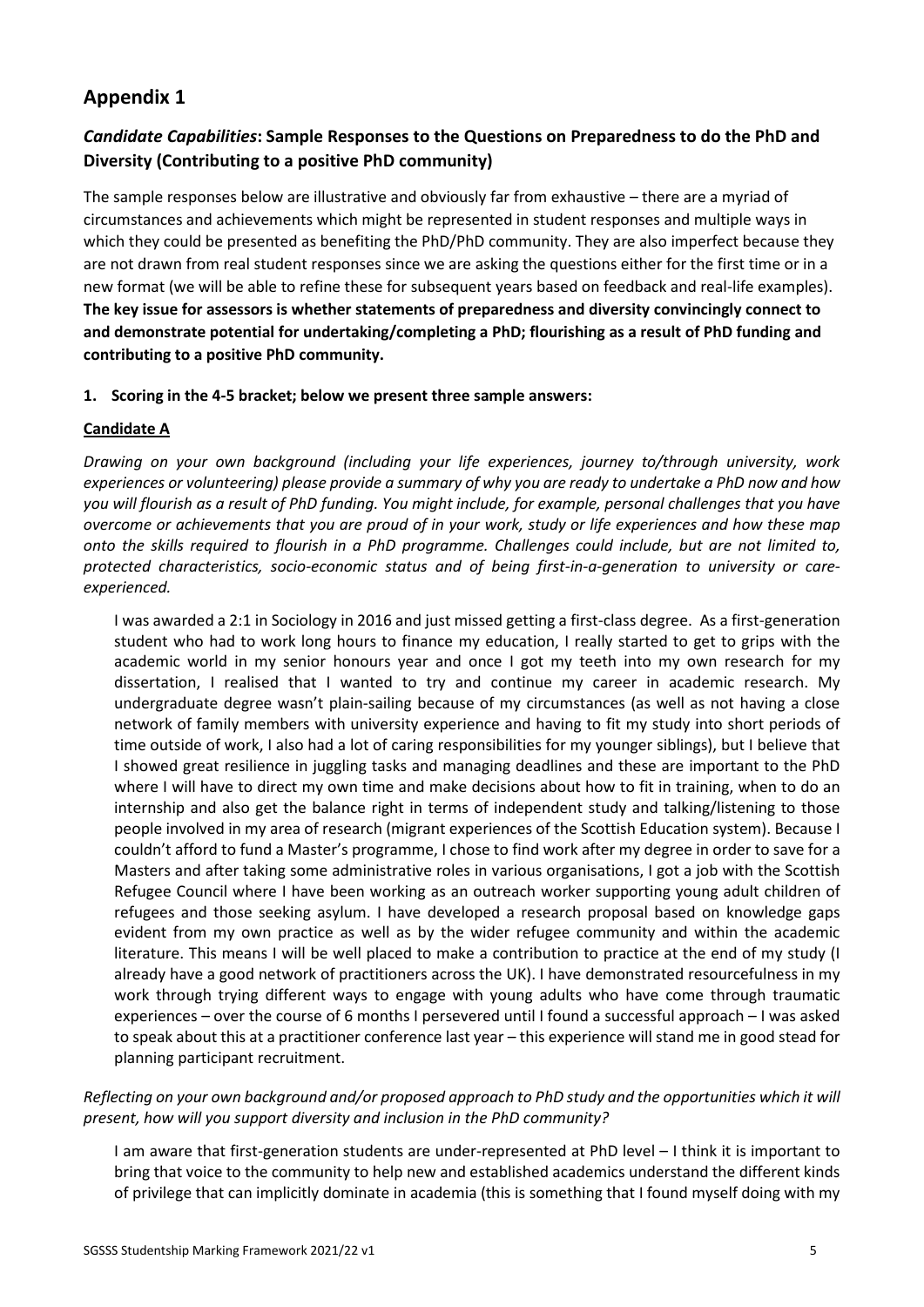undergraduate peers and also my dissertation supervision). For one semester in my undergraduate programme I volunteered on a student helpline – the experience from this, although brief, has taught me to listen out for signs of underlying issues with my peers and I think this could be very helpful during my PhD because I know that some students find the PhD difficult from a mental health point of view. My research will also benefit from an appreciation of how diversity in research samples changes findings in important ways – I have seen from my own practice how it really pays to persevere to include groups that maybe take more effort to engage with.

**This applicant would receive a 4 (out of 5) for academic achievement. She is likely to be scored as 5 (out of 5) for professional/life experiences. She provides an outstanding articulation of her preparedness to undertake a PhD, to flourish with funding and to contribute to a positive PhD community. She demonstrates how her resilience in over-coming challenges (first generation, financial pressure, work and caring responsibilities) during her undergraduate programme map onto the PhD. She provides evidence of commitment to doing the PhD and resourcefulness in overcoming a problem of direct relevance to PhD work. She shows awareness of the PhD as more than a piece of independent study. Her response on diversity covers a number of features – diversity as part of the research process, a plausible commitment to supporting others (evidencing an example of past experiences) and an awareness of different privileges within the academy (note, applicants do not require to be a member of an unrepresented group to obtain a high score in this component). In total for candidate capabilities this applicant would likely score 9 (out of a total of 10).**

#### **Candidate B**

*Drawing on your own background (including your life experiences, journey to/through university, work experiences or volunteering) please provide a summary of why you are ready to undertake a PhD now and how you will flourish as a result of PhD funding. You might include, for example, personal challenges that you have overcome or achievements that you are proud of in your work, study or life experiences and how these map onto the skills required to flourish in a PhD programme. Challenges could include, but are not limited to, protected characteristics, socio-economic status and of being first-in-a-generation to university or careexperienced.*

I got a first-class honours in Economics and am expected to get a distinction in my Master's degree next summer. This shows that I am academically suited to further study. I'd also like to draw attention to the fact that my qualifications have been achieved whilst being sole parent to my 5-year-old son. These caring responsibilities, whilst they have meant that I have been unable to undertake paid work, have taught me how to plan my time carefully and to develop very strong discipline – I have had to fit my assignments and my dissertation around care and, recently, around lockdown restrictions and school holidays. These skills will be helpful as I move into a PhD (which I plan to do part-time) where I will be working in a self-directed way and in ensuring that I take up the wider opportunities that being a PhD student offers. Looking at the Researcher Development Framework helped me to identify some of the training that I will need to do over the course of the PhD and I have enrolled on two courses in the current academic year so that I can stagger my learning and I've been talking to my supervisor about an internship opportunity that I would like to organise with the Institute of Fiscal Studies (related to my PhD proposal). I am very committed to research being useful and have seen how this can be achieved as a result of the excellent seminar series that my school runs with external speakers – that is where I was introduced to IFS. A final element that I would like to mention is that I was the class representative during my senior honours year and during my Masters year. This has really given me an insight into the staff as well as the student perspective of the higher education system and will be very useful as I transition into a PGR student where I am very keen to develop teaching skills – I think these will be useful regardless of whether I stay working in a university or move to a different career related to research.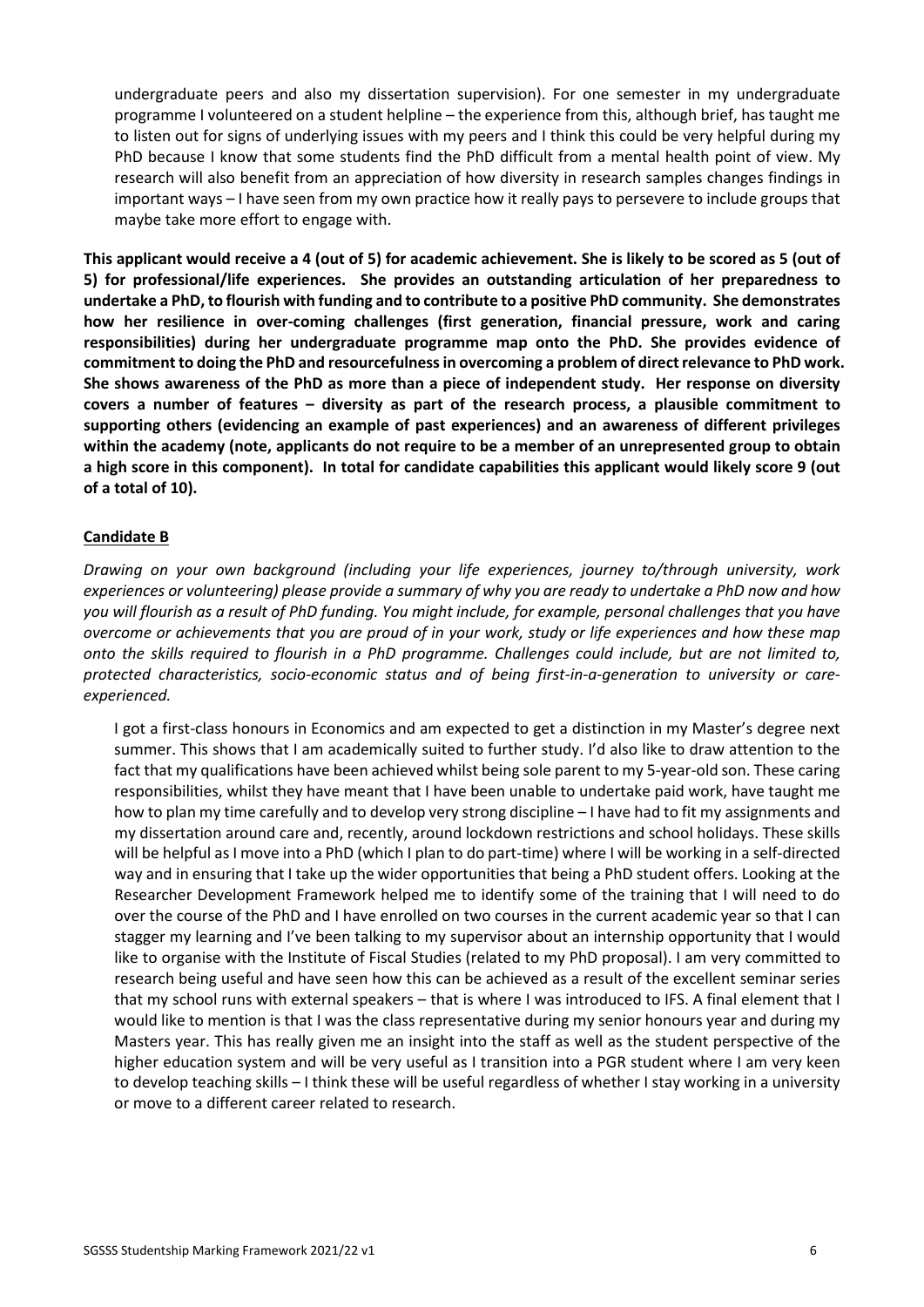*Reflecting on your own background and/or proposed approach to PhD study and the opportunities which it will present, how will you support diversity and inclusion in the PhD community?* 

I want to draw attention to a couple of aspects of my experience in response to this question. First of all, being a single parent background means that I have an understanding of how people's university experience is affected by so much more that what goes on in the university – this means that I always assume that people can be having a hard time because of factors that I don't know anything about. This approach makes me less judgemental. Second, aside from my own circumstances, my class rep role has made me much more confident in sounding people out about complex issues, summarising views and presenting conflicting perspectives – this will be very helpful training for me as I want to help develop a voice for social science students in my university which is quite science oriented. The third thing I'd mention is that my own situation has made me question some of the demographic categories that we use in social science research – this kind of questioning will be of value in my analysis of secondary data.

**This applicant would receive a 4 (out of 5) for academic achievement. He is also likely to be scored as a 5 (out of 5) for professional/life experiences. Although his caring responsibilities have meant that he has been unable to take up opportunities outside the university, he provides an outstanding articulation of his preparedness to undertake a PhD, to flourish with funding and to contribute to a positive PhD community. He demonstrates his resilience in over-coming challenges (very significant caring responsibilities) during his undergraduate programme and into his Masters and understands how these map onto the PhD. He provides evidence of commitment to doing the PhD and resourcefulness in starting his planning around training and other opportunities. He shows awareness of the PhD as more than a piece of independent study. His response on diversity covers a number of features – diversity as part of the research process, a plausible commitment to supporting others (evidencing an example of past experiences) and an awareness of different privileges within the academy (note, applicants do not require to be a member of an unrepresented group to obtain a high score in this component). In total for candidate capabilities this applicant would likely score 9 (out of total of 10).** 

#### **Candidate C**

*Drawing on your own background (including your life experiences, journey to/through university, work experiences or volunteering) please provide a summary of why you are ready to undertake a PhD now and how you will flourish as a result of PhD funding. You might include, for example, personal challenges that you have overcome or achievements that you are proud of in your work, study or life experiences and how these map onto the skills required to flourish in a PhD programme. Challenges could include, but are not limited to, protected characteristics, socio-economic status and of being first-in-a-generation to university or careexperienced.*

I have a very strong academic background with top grades from school through my whole undergraduate programme – I received a first class honours in Psychology and won the best dissertation and top in class prizes and am now doing a research masters. My supervisors have been encouraging me to do a PhD since my junior honours year. These achievements (especially my dissertation) show that I am able to think critically, organise my time and undertake independent research. For the last two summers I have worked as a junior researcher within my supervisor's lab – in this role I have been responsible for boosting recruitment, taking responsibility for elements of research design and summarising data for funder reports. As a result, I have been included as an author in two research papers. This experience has really expanded my understanding of how research operates – the challenges that have to be dealt with on a day-to-day basis and the ways in which researchers need to work closely with funders and other stakeholders in how they conduct and disseminate their research. Some of the contacts I've made in this work will be helpful in establishing a support network for my PhD and in thinking through my future career options – I've started discussions with researchers in Colorado who are part of this work to see if I could undertake a visit to their lab during my PhD. I have used my experience in the lab to refine my own original research project based on a knowledge of what is achievable and to help make decisions about which courses to take in my Master's year so that I have the best possible start to the funded PhD.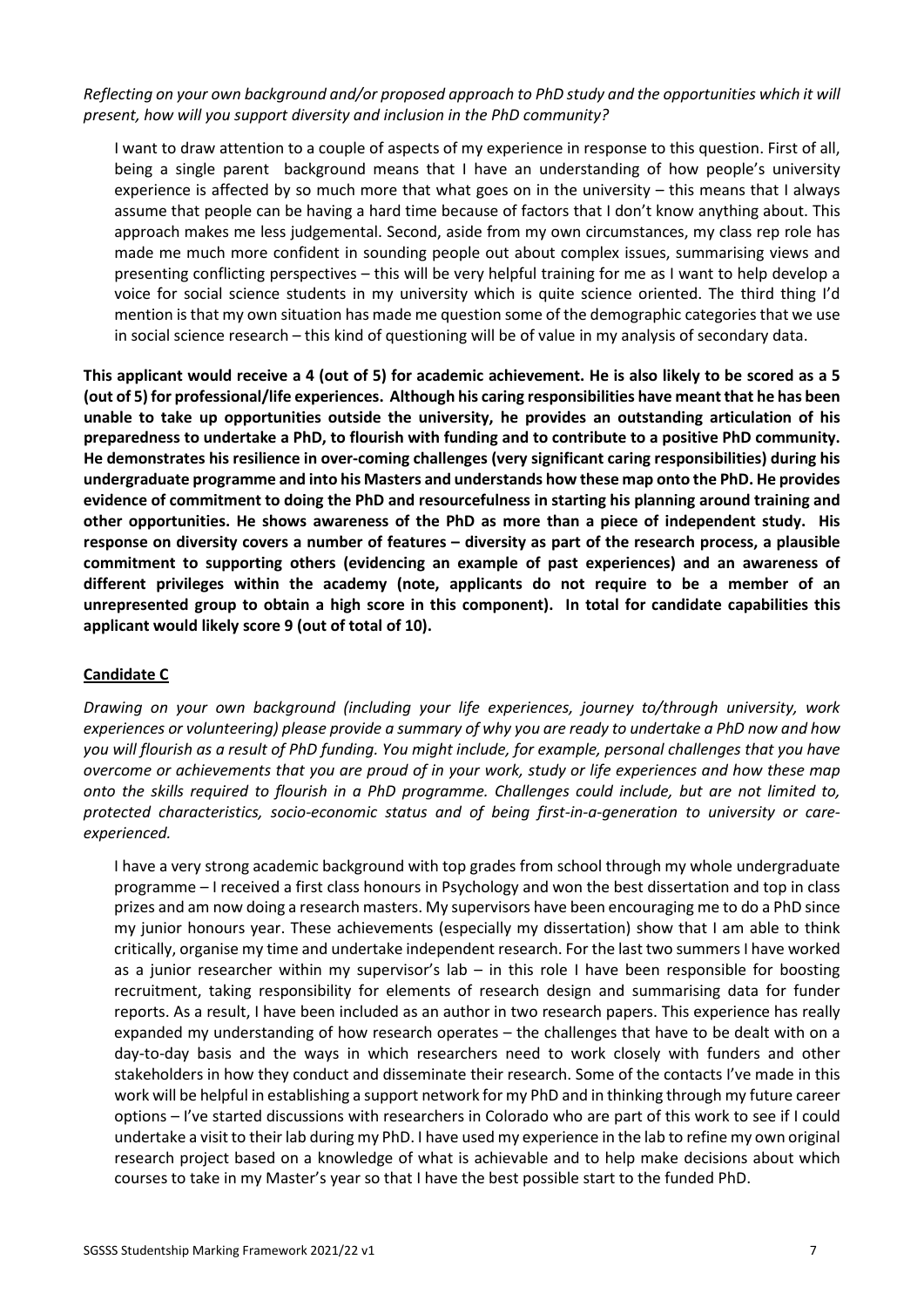*Reflecting on your own background and/or proposed approach to PhD study and the opportunities which it will present, how will you support diversity and inclusion in the PhD community?* 

I do not come from an under-represented group but my work as a research assistant has helped me to appreciate how diversity is linked to representation in research and to the fact that good research needs to be properly representative. In my undergraduate programme I became interested in how research can provide poor guidance to industry and to clinicians when it doesn't take gender differences into account. In my research work I had a role in thinking through research samples and in boosting recruitment in under-represented groups – this has led to me being aware of representation both as a technical issue and in relation to the personal skills needed to be more inclusive. I used this learning to give a talk to my peers and I would be keen to share this learning with a PhD cohort and to learn from others who have had less privileged backgrounds.

**This applicant would receive a 5 (out of 5) for academic achievement. She is also likely to be scored as a 4 (out of 5(for professional/life experiences. Although she doesn't demonstrate resilience in overcoming significant challenges, she does provide an outstanding articulation of her preparedness to undertake a PhD, to flourish with funding and to contribute to a positive PhD community. She has clearly shown how her work experience as a junior research assistant maps onto the conduct of the PhD including dissemination. She provides evidence of commitment to doing the PhD and resourcefulness in starting his planning around training and other opportunities. She shows awareness of the PhD as more than a piece of independent study. Her response on diversity covers a number of features – diversity as part of the research process, a plausible commitment to supporting the development of others and some awareness of different privileges within the academy although she does not express this in a way that strongly demonstrates relevance to undertaking a PhD – see candidate A in comparison (note, applicants do not require to be a member of an unrepresented group to obtain a high score in this component). In total for candidate capabilities this applicant would likely score 9 (out of a total of 10).**

## **2. Scoring in the 2-3 bracket; below we present three sample answers:**

## **Candidate D** (note similarities with **Candidate A**)

*Drawing on your own background (including your life experiences, journey to/through university, work experiences or volunteering) please provide a summary of why you are ready to undertake a PhD now and how you will flourish as a result of PhD funding. You might include, for example, personal challenges that you have overcome or achievements that you are proud of in your work, study or life experiences and how these map onto the skills required to flourish in a PhD programme. Challenges could include, but are not limited to, protected characteristics, socio-economic status and of being first-in-a-generation to university or careexperienced.*

I was awarded a 2:1 in Sociology in 2016 and got a first for my dissertation. As a first-generation student, I had to work during my studies and I had to learn to manage deadlines – this is a skill which will be important to undertaking a PhD. Because I couldn't afford to fund a Master's programme, I chose to find work after my degree in order to save for a Masters and after taking some administrative roles in various organisations, I got a job with the Scottish Refugee Council where I have been working as an outreach worker supporting young adult children of refugees and those seeking asylum. I have developed a research proposal based on knowledge gaps evident from my own practice as well as by the wider refugee community and within the academic literature – this means that my PhD will be of great relevance to practitioners.

## *Reflecting on your own background and/or proposed approach to PhD study and the opportunities which it will present, how will you support diversity and inclusion in the PhD community?*

I am aware that first-generation students are under-represented at PhD level – I think it is important to bring that voice to the community. For one semester in my undergraduate programme I volunteered on a student helpline – the experience from this, although brief, has taught me to listen out for signs of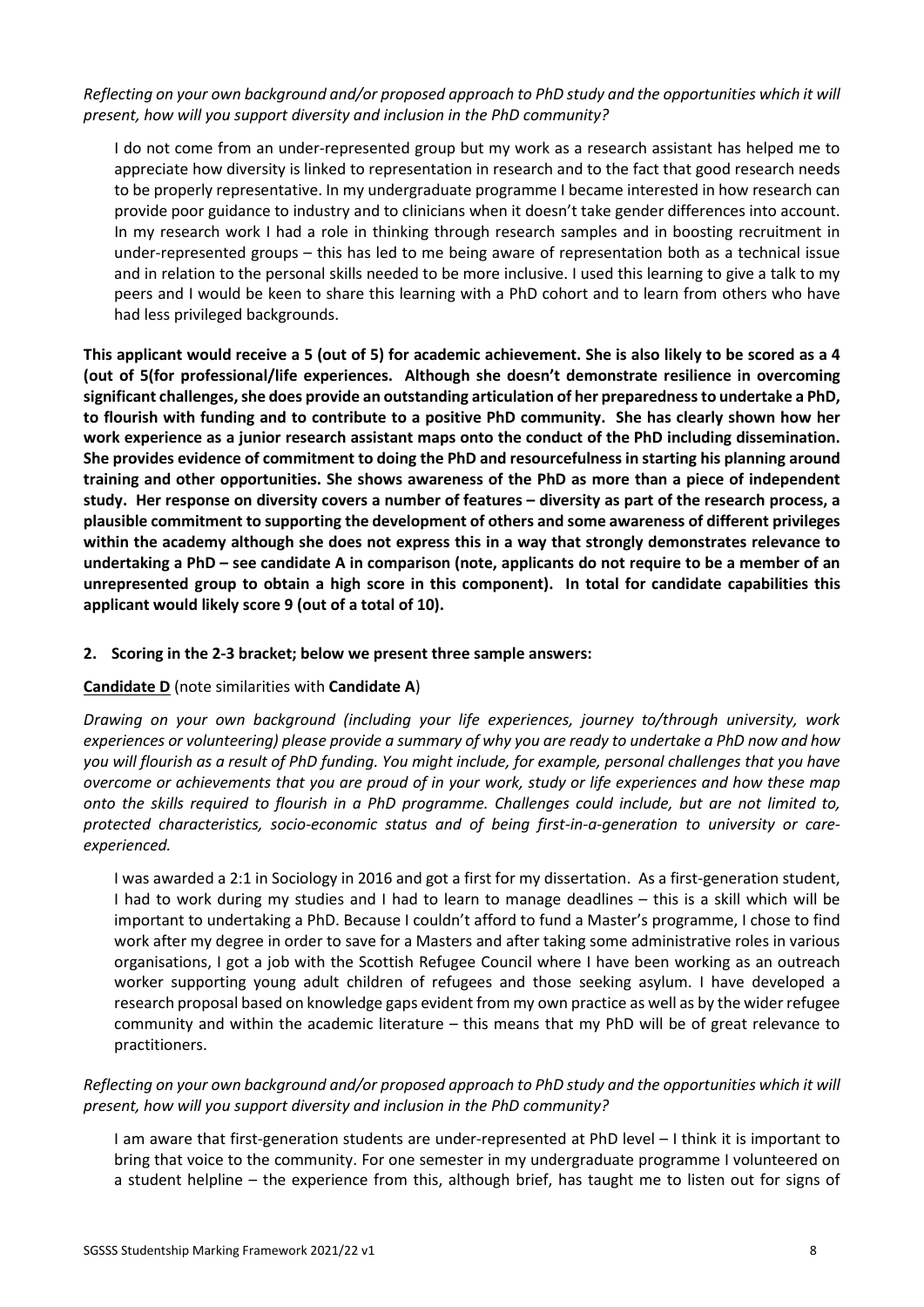underlying issues with my peers and I think this could be very helpful during my PhD because I know that some students find the PhD difficult from a mental health point of view.

**This applicant would receive a 4 (out of 5) for academic achievement. She is likely to be scored as 3 (out of 5) for professional/life experiences. She provides a good but not outstanding articulation of her preparedness to undertake a PhD, to flourish with funding and to contribute to a positive PhD community. She demonstrates how her resilience in over-coming challenges (first generation, financial pressure, work responsibilities) during her undergraduate programme map onto some aspects of the PhD. She provides evidence of commitment to doing the PhD but doesn't give a clear example of resourcefulness. She shows awareness of the PhD as more than a piece of independent study. Her response on diversity covers a number of features – diversity as part of the research process, a plausible commitment to supporting others (evidencing an example of past experiences) and an awareness of different privileges within the academy (note, applicants do not require to be a member of an unrepresented group to obtain a high score in this component). In total for candidate capabilities this applicant would likely score 7 (out of a total of 10).**

### **Candidate E**

*Drawing on your own background (including your life experiences, journey to/through university, work experiences or volunteering) please provide a summary of why you are ready to undertake a PhD now and how you will flourish as a result of PhD funding. You might include, for example, personal challenges that you have overcome or achievements that you are proud of in your work, study or life experiences and how these map onto the skills required to flourish in a PhD programme. Challenges could include, but are not limited to, protected characteristics, socio-economic status and of being first-in-a-generation to university or careexperienced.*

I have a degree in Education (2:1) and this is the ideal foundation for my PhD which is also in Education and I plan to use a theoretical framework for my thesis which I used in my dissertation. I also really enjoyed studying research methods and I am looking forward to studying these further in my 1+3 and putting them to use in my mixed methods study. During my undergraduate degree I did lots of part-time work in bars which shows my resilience (working long hours) and I am looking forward to getting work experience in teaching undergraduates. I am very committed to doing a PhD and have the dedication and focus that it takes; also I enjoy working and communicating with others and know that this is a key skill in doing research and presenting findings so that results are taken seriously and make a difference.

*Reflecting on your own background and/or proposed approach to PhD study and the opportunities which it will present, how will you support diversity and inclusion in the PhD community?* 

Diversity and how to measure and understand it is central to my PhD which will be using the concept of intersectionality in relation to which I hope will inform education policy around primary education and protected characteristics. Personally, I am a very good listener and extremely empathetic – in my undergraduate degree I played an important informal role nurturing some of my peers in group learning sets and was commended by my lecturer – I will bring that experience to working in an inclusive way with my PhD colleagues.

**This applicant would receive a 3 (out of 5) for academic achievement. He is likely to be scored as 2 (out of 5) for professional/life experiences. He provides a relatively basic articulation of his preparedness to undertake a PhD and to flourish with funding. His planned contribution to a positive PhD community is stronger and set out more clearly. His commitment to doing a PhD is stated but not very well evidenced; resilience is similarly stated but not directly tied into the PhD. He shows some awareness of the PhD as more than a piece of independent study. His response on diversity covers a commitment to inclusivity as an area of study in order to contribute to social justice goals and some evidence that he would be a supportive peer. In total for candidate capabilities this applicant would likely score 5 (out of a total of 10).**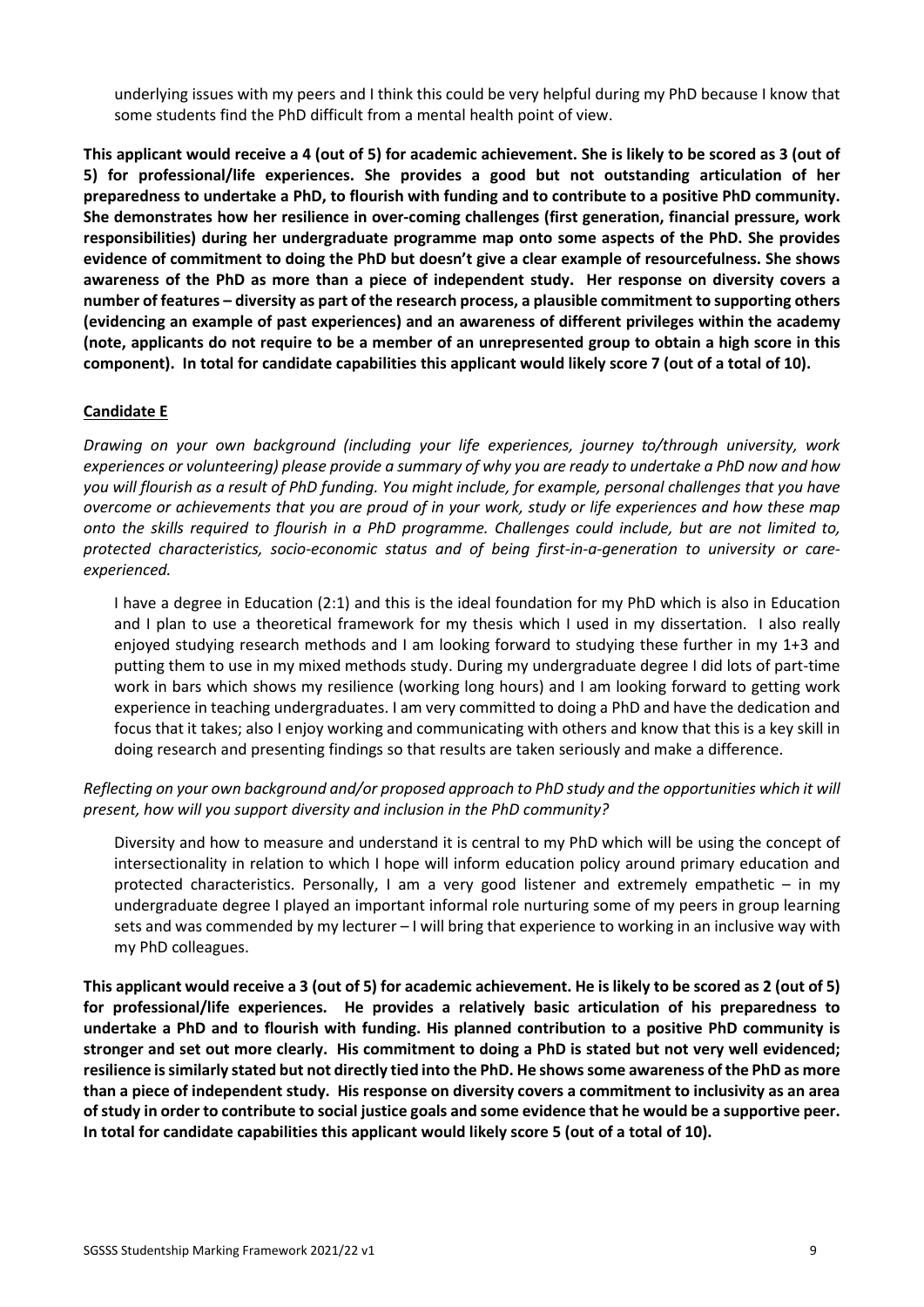## **Candidate F**

*Drawing on your own background (including your life experiences, journey to/through university, work experiences or volunteering) please provide a summary of why you are ready to undertake a PhD now and how you will flourish as a result of PhD funding. You might include, for example, personal challenges that you have overcome or achievements that you are proud of in your work, study or life experiences and how these map onto the skills required to flourish in a PhD programme. Challenges could include, but are not limited to, protected characteristics, socio-economic status and of being first-in-a-generation to university or careexperienced.*

I received a first-class honours in Politics and a merit in my International Relations Masters. Since graduating three years ago I have been working for a thinktank where I have been getting a very good grounding in the real-world research process and in using mixed methods to address a range of social problems. I can think of no better background for doing a PhD – I have learned how to ensure that research questions are very clear, that fieldwork is done in a timely fashion and that it is written in a clear fashion suitable for different kinds of audience (some of our clients are academics and some are policymakers or strategic leads in local authorities). I also now have a great network of colleagues working in research consultancy and this will be able to be carried into my PhD and will help with personal support and in supporting dissemination of my PhD research on international voting preferences. I have gained experience in speaking at conferences with mixed academic and policy audiences and this will help give me confidence as I transition back to academic research. My resilience can be shown by the way I dealt with the long-term illness and death of a close family member whilst undertaking a contract with pressured deadlines – I learned how to be honest about my situation and to seek help quickly – ultimately, I was able to fulfil my job requirements with a period of reduced hours.

## *Reflecting on your own background and/or proposed approach to PhD study and the opportunities which it will present, how will you support diversity and inclusion in the PhD community?*

I believe that diversity is really important for any organisation including for the further education sector and, as a member of the BME community, I am fully committed to attempts to widen access to groups who have been underrepresented. I have done unconscious bias and EDI training as part of my job.

**This applicant would receive a 4 (out of 5) for academic achievement. She is also likely to be scored as a 3 (out of 5) for professional/life experiences. She provides good articulation of her preparedness to undertake a PhD and to flourish with funding although her preparedness to contribute to a positive PhD community is mostly aspirational and non-specific in terms of evidence. She has clearly shown how her work experience in a thinktank is relevant to a PhD including dissemination and working with peers. She provides evidence of commitment to doing the PhD (stepping back from an existing career path) and resourcefulness in starting his planning around training and other opportunities. She shows awareness of the PhD as more than a piece of independent study. Her response on diversity is weaker than would be expected for a top score – no mention of why diversity is important and the commitment to support is aspirational. The total score for candidate capabilities would likely be 7 (out of a total of 10).** 

#### **3. Scoring in the 0-1 bracket; below we present one sample answer:**

## **Candidate G** (note similarities with Candidate B)

*Drawing on your own background (including your life experiences, journey to/through university, work experiences or volunteering) please provide a summary of why you are ready to undertake a PhD now and how you will flourish as a result of PhD funding. You might include, for example, personal challenges that you have overcome or achievements that you are proud of in your work, study or life experiences and how these map onto the skills required to flourish in a PhD programme. Challenges could include, but are not limited to, protected characteristics, socio-economic status and of being first-in-a-generation to university or careexperienced.*

I am ideally suited to doing a PhD because of my qualifications achieved as a non-traditional student: